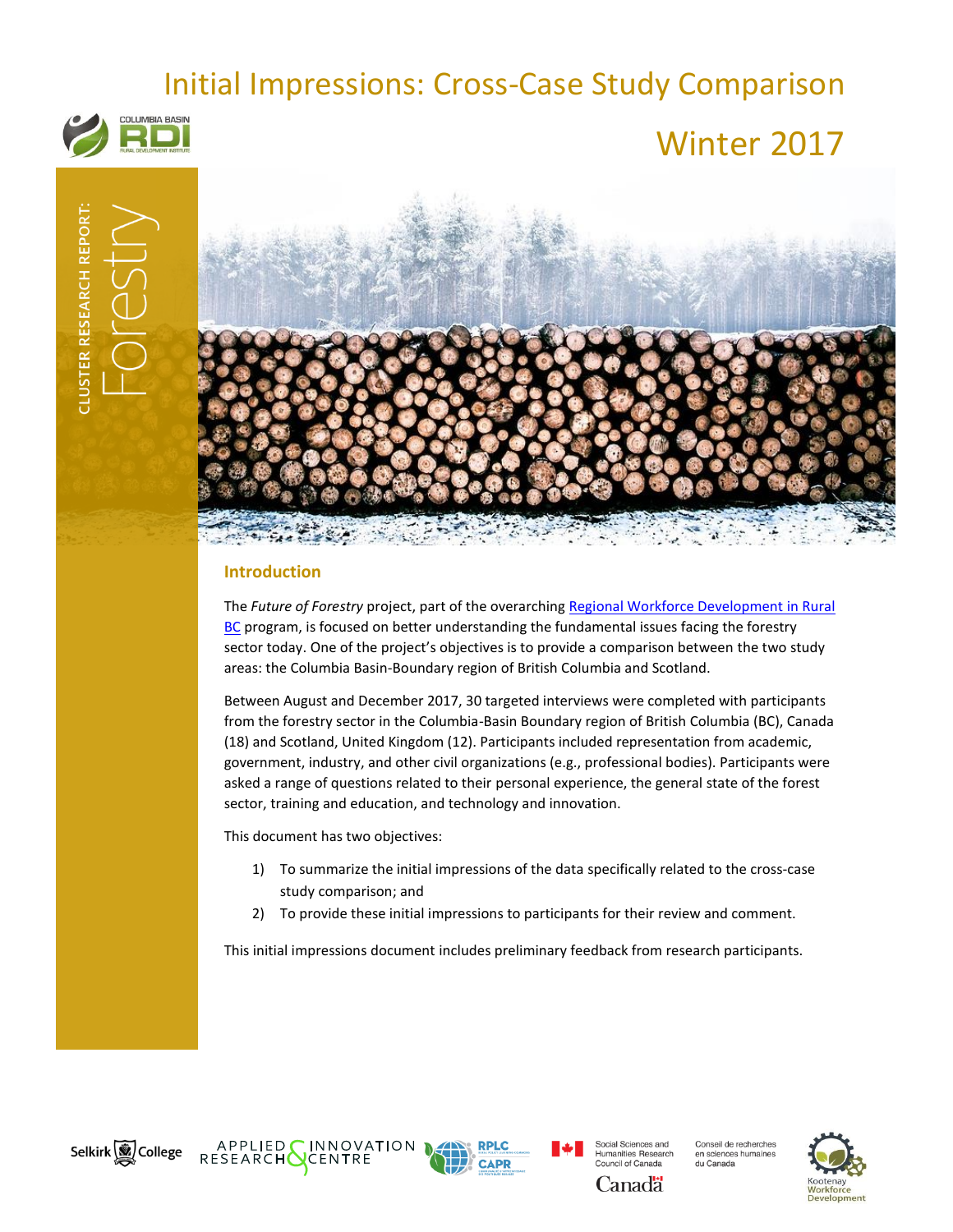# **Findings: Common Themes**

Overarching themes were identified from initial analysis of interviewee responses. These themes appeared in the majority of interviews in both case study regions and were often found to be reflected in responses to multiple questions, an indication of the high level of importance these themes have to the forestry sector. Participant responses reflect similarities and differences between the two jurisdictions. The six common themes are discussed in further detail below.

#### **Culture & Context**

Perhaps unsurprisingly, the interview data reflect substantial differences in culture and context between the two study areas. These differences extend beyond the obvious difference in the size and scale of the forestry sector and the resource itself. In BC the interviews reflect a long history of forestry, one that is culturally ingrained and where the economic importance is largely recognized, but with the acknowledgement that the economic landscape has shifted and diversified. Conversely, in Scotland the interviews reflect the emergence and growth of the Scottish forestry sector, where while public understanding and economic importance has grown, forestry is not an ingrained cultural element, unlike other sectors (e.g., agriculture).

Participant responses between the two study areas reflected differences in the public and political perception and support of the industry - including socio-cultural and economic factors, in the motivations of the interviewees (e.g., presence versus lack of role models), in management structure and approach, and in interactions with other sectors. For example, BC responses demonstrated the historic dominance of forestry in terms of land use, and the ongoing shifts toward incorporating and balancing other uses and values. Responses from Scotland were indicative of the dominance of agricultural land uses, with comments demonstrating not only relationships between the two, but that forestry is viewed through an agricultural lens (e.g., use of 'crop rotation' in reference to tree stands).

Comments related to conservation and environmental concerns also reflect cultural and contextual differences. A number of participants in Scotland noted efforts groups that are resistant to, or completely against, efforts to increase forest cover in Scotland, where pastoral landscapes are viewed as 'natural'. Whereas BC participants noted groups with anti-logging sentiments related to concerns such as watershed or habitat protection. While recognizing the legitimacy of concerns, in both study areas many participants felt that NIMBYism (Not In My Back Yard) was often at the root of these efforts, with people opposed to the location (and their interaction with that location) as opposed to the activity itself.

### **Governance & Policy**

 $\overline{a}$ 

Multiple elements of each interview related to governance and policy, including the structure of the governing bodies and approaches to management. In both study areas multiple participants drew attention to the legacy and implications of past government decisions. Prominent examples included: 1) the impacts of Margaret Thatcher's Conservative Party's neoliberal approach, particularly as it related to a gap in tree planting (and subsequently to a communing supply gap), and 2) impacts of the shift to the professional reliance model and the removal of appurtenance provisions by the British Columbia Liberal<sup>i</sup> Government. Both examples reflect the long-term nature of the sector and, as noted by several participants, the

i It is important to note for those unfamiliar with BC Politics that the BC Liberals are the right-wing party of BC, more analogous to Conservatives than Liberals in the traditional political sense.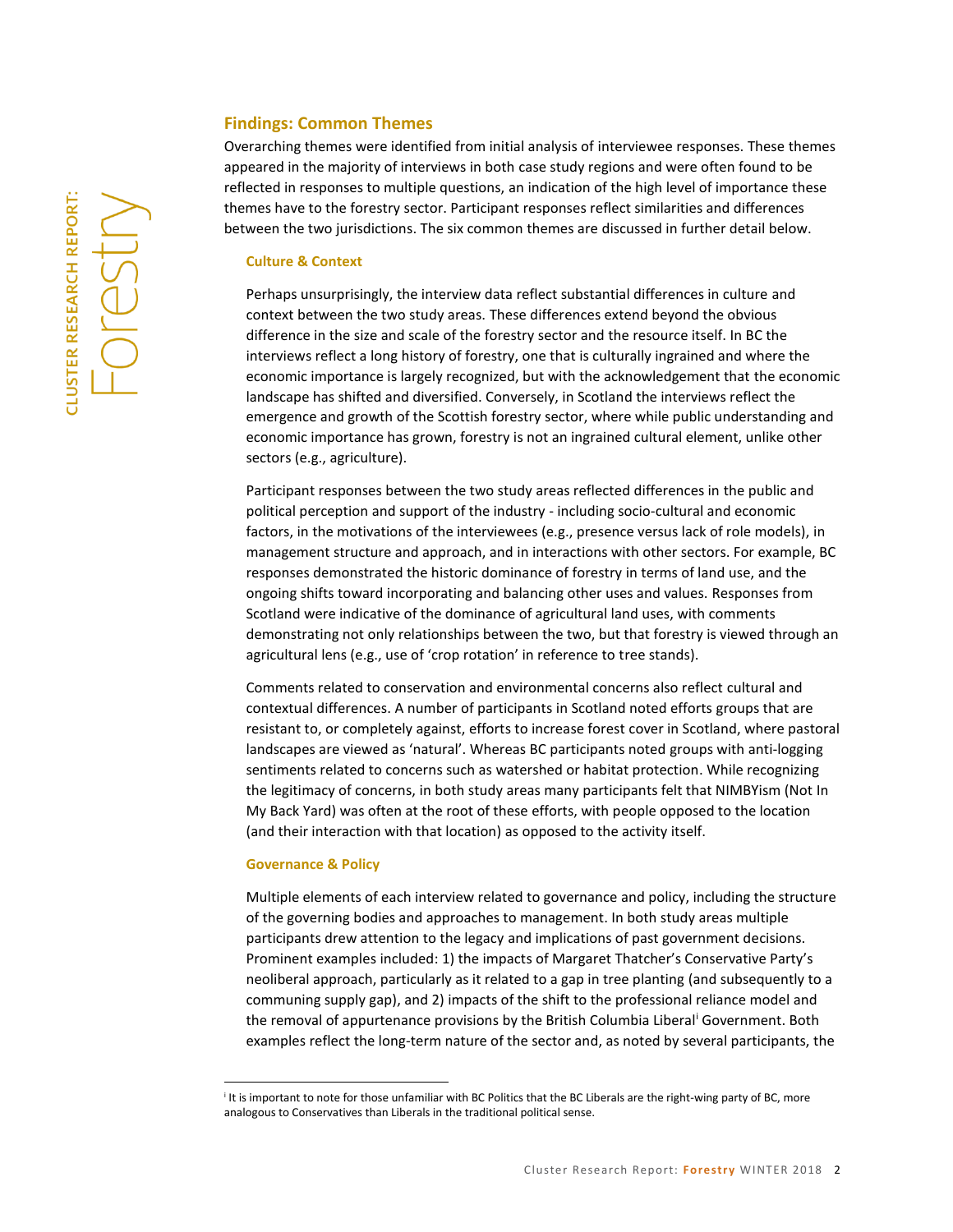uncertainty of how planning and decision making will play out in the future. The wide ranging impact of policy changes was noted by the majority of participants, including impacts to industry, education and academia, and related stakeholder and professional agencies.

The structure of government, management, legislation, and other elements differs greatly between the two jurisdictions, as does land ownership (i.e., amount of public versus private land), the structure of the forestry supply chain, and the interaction between the public and private sectors. However, a common thread was comments related to differences in expectations and realities regarding who is responsible for what, particularly when it comes to public perception (see Engagement & Communication below).

Two specific policy examples were discussed at length by participants in both study areas: timber supply and trade.

#### **Timber Supply**

While the two study areas differ substantially in terms of the scale of forest resource, timber supply was noted as a key challenge nearly universally by participants in both places. The coming gap in timber supply in Scotland, as mentioned above, is a result of insufficient planting – with participants noting how this expected gap is necessitating changes in rotation lengths and harvesting, as well as influencing current and future planting. In BC, the conversation is different as a result of the volume of forested land. While an abundance of trees exists, when protected areas and various regulations (e.g., setbacks, environmental constraints) are combined with loss of timber from forest fires and other natural hazards (see Climate Change below), the majority of BC participants felt the current approach to determining annual allowable cut is in need of revision. In both jurisdictions, many interviewees highlighted the challenge of managing a resource in anticipation of what the future will bring (see Uncertainty & Complexity below).

#### **Trade**

The influence and impact of trade on the forest sector was a key discussion topic among participants in both case study regions. Nearly all BC participants noted the current renegotiations of the North American Free Trade Agreement (NAFTA) as having important impacts on the structure of the industry, commodity prices (e.g., export duties), and competition. Similarly, nearly all participants in Scotland pointed to Brexit and its potential impacts on the labour pool, policy, granting and subsidy programs, cost of imports, and more. In both cases there were both potential positive and negative outcomes – but with uncertainty in any case being a key factor (see Uncertainty & Complexity).

#### **Climate Change**

The final overarching theme is climate change, including how it relates to the sector itself (e.g., adaptation to changes caused by climate change) and how use of forest products relates to climate change (e.g., mitigation of greenhouse gas emissions through use of green building materials). While climate change was discussed in both study areas, the emphasis of the comments differed greatly between the jurisdictions. First, the expected impacts of climate change and the anticipated challenges differed substantially. Wildfire, and growing concern over growing fire risks, were ubiquitously noted as a serious concern in BC – hardly surprising given interviews took place during the worst wildfire season on record. Fire was not seen as a concern for the Scottish forest sector, with participants noting expected changes to include increased precipitation. Participants in both places discussed the link between climate change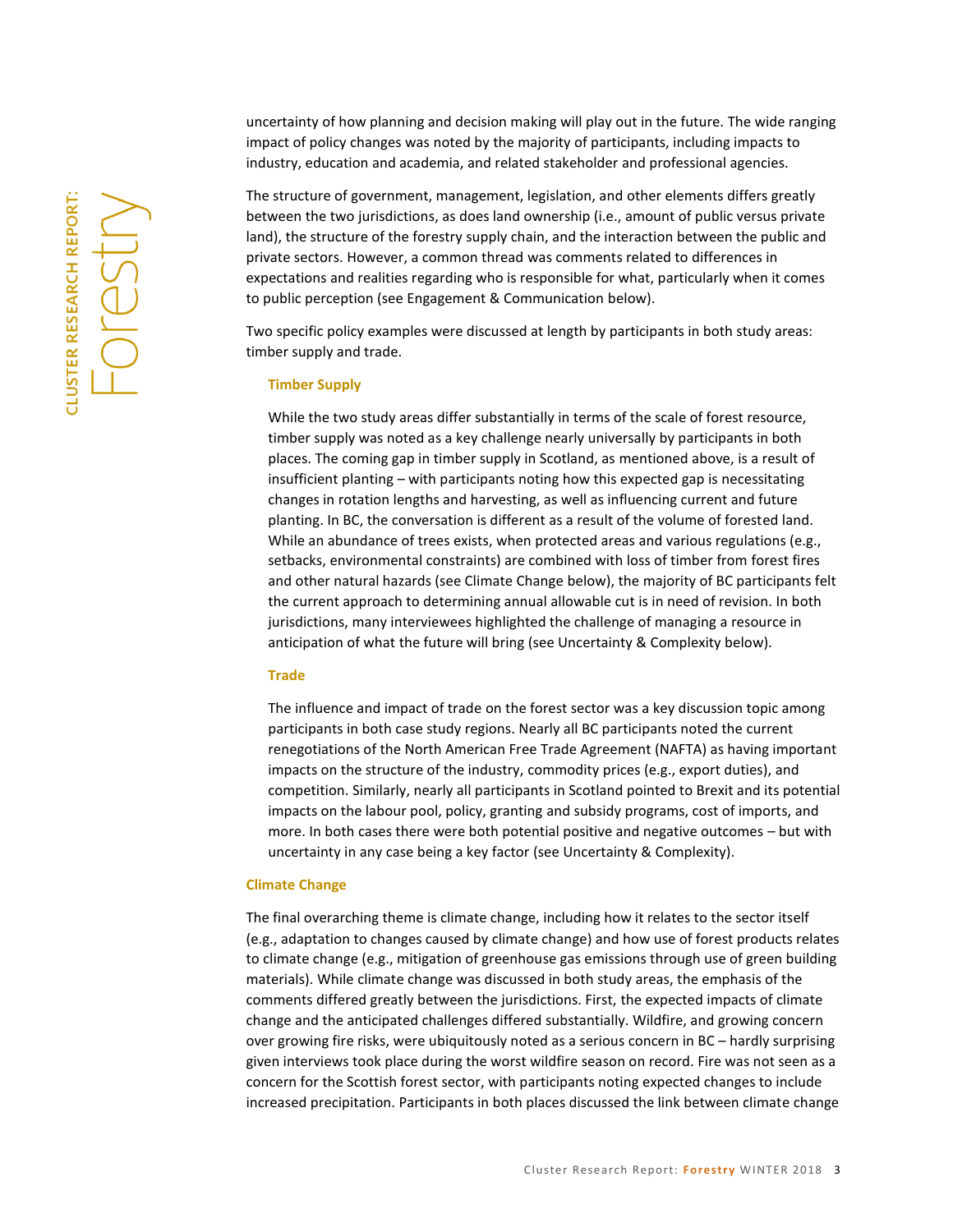While risk related conversations were fewer in Scotland, multiple interviewees drew attention to the potential for forest products to help with overarching societal adaptation efforts. These comments emphasized the potential for wood-based building products (and their lower carbon footprint), as well as the carbon capture and storage potential of forests.

# **Findings: Transferable Knowledge**

Initial data analysis also identified five areas with a high potential for knowledge transfer between the two case study areas. Each of these five areas are discussed below.

#### **Governance & Policy**

Both case study regions are currently experiencing changes to governance of the forestry sector. Participants in Scotland noted devolution from the UK government and the shift in governance from the arm's length Commission to a more ministerial 'Forests and Lands Scotland'. Participants in BC pointed to the recent shift in provincial control from the BC Liberals to the New Democrat Party (NDP) and the subsequent potential for change as a result. The BC experience with the establishment and operation of the Ministry of Forests Lands Natural Resource Operations and Rural Development offers an example and lessons learned for Scotland in establishing their new governance structure. Additionally, both the past and future structure of forestry governance in Scotland offers differing examples for BC. In both jurisdictions the majority of participants noted the ongoing need for better integration when it comes to policy (see Integration below), although a minority of participants noted the potential for a diminishment or loss of importance of forestry as a result of shifts to integrated governing bodies and policies.

#### **Engagement & Communication**

The growing importance of engagement and communication was highlighted across interviews in both case study regions. The majority of interviewees spoke to recognition of the growing number of stakeholder uses and values (see Uncertainty & Complexity), as well as conflicts related to differing perceptions and values, and the legacy of past mistakes. Several interviewees expressed concern over a growing polarization of opinions.

Many interviewees in both study areas commented on the gap between the public perception of the sector and the reality, particularly in terms of structure and responsibility. Several interviewees felt that addressing this gap should not be seen as a public relations exercise (i.e., one-way public education), but rather a two-way exercise in building relationships and sharing information.

Data suggest engagement and communication are critical, and that innovation and change in approach is needed. Both positive and negative examples provided suggest that actors in both study areas will continue to address this issue, and the variety of approaches indicates potential for recording and sharing lessons learned within and across jurisdictions.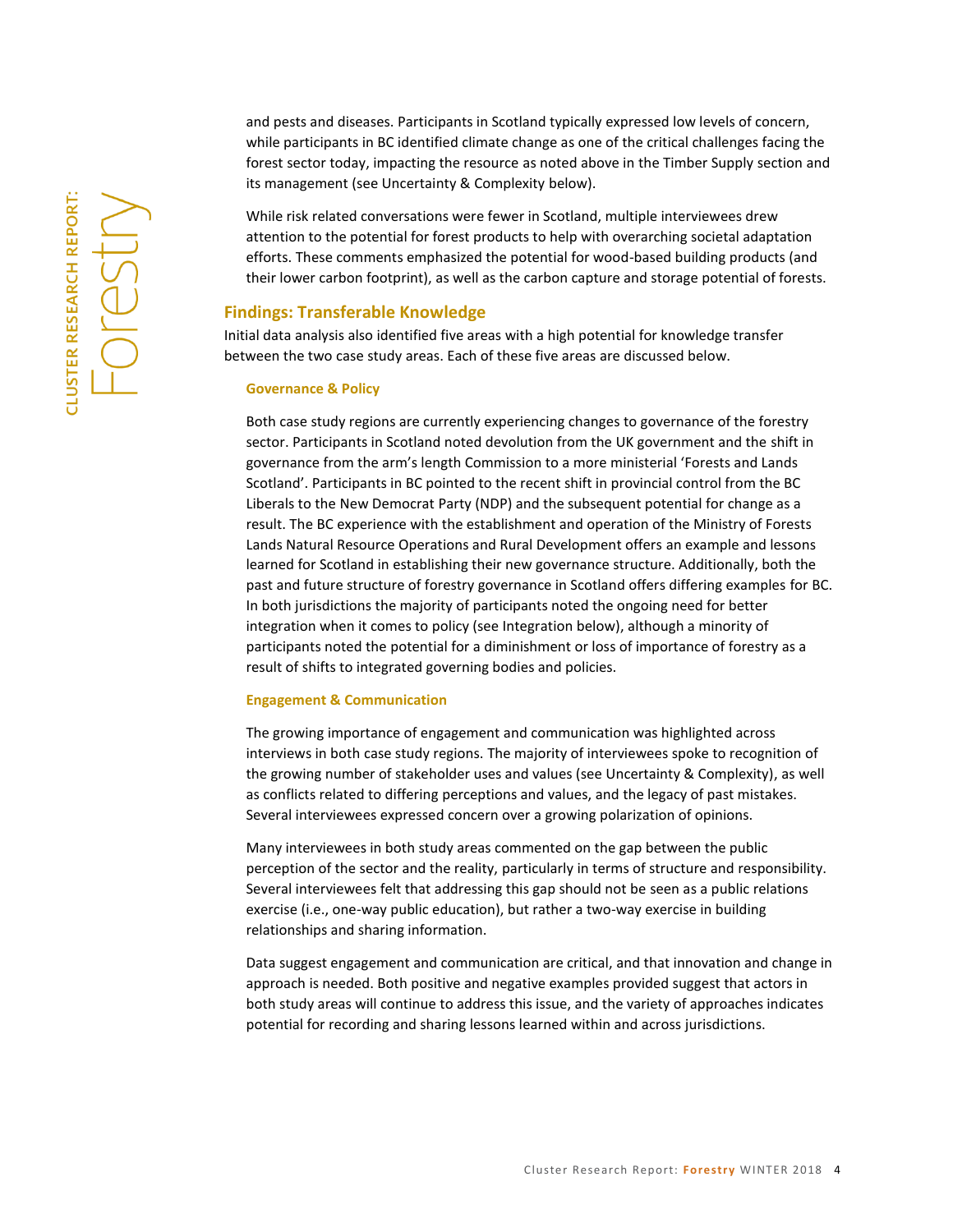#### **Uncertainty & Complexity**

Throughout many participant responses there was the element of uncertainty and complexity. This was highlighted through examples of a growing need to balance multiple uses and values on the landscape. In both case study regions this included a balance of economic, environmental, and socio-cultural uses and values. Examples included a growing importance of First Nations rights and title (BC), wildlife habitat (both), and recreational uses (both). Many interviewees felt there is an increased understanding of the complexity of ecosystems, including long term impacts and cumulative effects. However, several interviewees stressed that despite increases in this knowledge, there is also a growing number of unknowns as noted in the Climate Change section above. The challenge of management and decision making under conditions of uncertainty and complexity were universally acknowledged, and multiple interviewees in both case study regions pointed to active adaptive management (or similar strategies) as an appropriate approach under such conditions.

#### **Integration**

Relating to uncertainty and complexity is the identified need for integration. Because of the interactions and cumulative effects, multiple interviewees indicated that maintaining the existing fragmented or 'siloed' approach of the forest sector is increasingly problematic. Interviewees provided examples of explicit links between forestry and agriculture, tourism, academia, education, economic development, conservation, and more. These links were representative of existing or potential conflicts and collaborations. Multiple successful collaborations were noted in both study areas – highlighting the availability of transferable knowledge related to wildlife management, interface management, community engagement, public/private collaborations, and others.

#### **Workforce**

Lastly, several common challenges related to the forestry workforce were noted, as well as potential solutions. For example, many participants from both regions noted a growing demographic issue around an aging workforce. A small number of comments pointed to a lack of diversity in forestry, particularly around gender. Recruitment of new workers also came across as a common issue. Comments from several BC participants indicated they feel there is a disconnect between what people perceive forestry jobs to be (think lumberjack with axe) versus the reality, particularly when it comes to the high tech aspect of the workforce. Many participants in Scotland felt that forestry simply is not presented as a career option given an overarching lack of understanding related to the sector. When discussing workforce challenges, participants often highlighted the need for, and potential of collaborative approaches to recruitment, including between employers, industry, the public sector, and academia.

The majority of participants also commented on the changing workforce landscape, particularly relating to the changing skills needed as a result of new technology and innovation, and the challenges this fast changing landscape poses for training and education. Relating to complexity as discussed above, several participants discussed the trade offs between breadth and depth relating to training and education. Questions were raised generally about who is responsible for what level and type of training. Universally, participants pointed to experiential learning as a critical need.